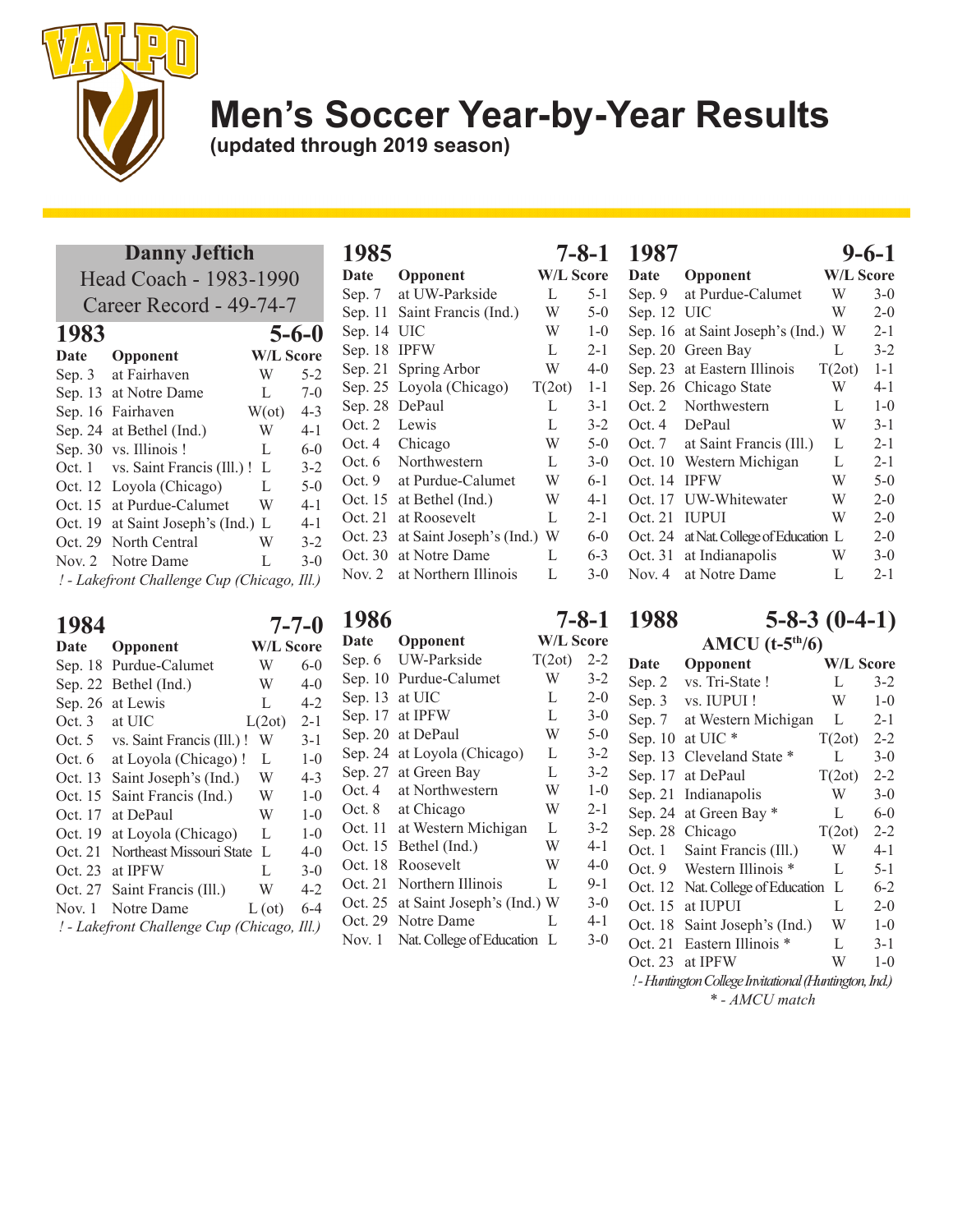

**(updated through 2019 season)**

| AMCU (7 <sup>th</sup> /7)                |                                   |    |                  |  |
|------------------------------------------|-----------------------------------|----|------------------|--|
| Date                                     | Opponent                          |    | <b>W/L Score</b> |  |
| Sep. 2                                   | vs. Missouri-Rolla!               | L  | $7 - 1$          |  |
| Sep. 3                                   | at Northeast Missouri State!      | L  | $1 - 0$          |  |
| Sep. 10                                  | UIC *                             | L  | $1 - 0$          |  |
| Sep. 14                                  | Saint Francis (Ill.)              | W  | $3-0$            |  |
| Sep. 16                                  | Western Michigan                  | L  | $1-0$            |  |
| Sep. 20                                  | at Chicago                        | W  | $4 - 1$          |  |
| Sep. 23                                  | at Butler                         | L  | $2 - 0$          |  |
| Sep. 26                                  | DePaul                            | L  | $2 - 0$          |  |
| Sep. 30                                  | at Western Illinois *             | L  | $3 - 1$          |  |
| Oct. $6$                                 | at Cleveland State                | L  | $5-0$            |  |
| Oct. 7                                   | vs. Southwest Missouri State #*   | Т. | $3-1$            |  |
| Oct. 9                                   | at Saint Joseph's (Ind.)          | W  | $3 - 2$          |  |
| Oct. 11                                  | <b>IPFW</b>                       | W  | $4 - 0$          |  |
| Oct. 14                                  | Green Bay *                       | L  | $4 - 1$          |  |
| Oct. 16                                  | at Notre Dame                     | L  | $9 - 2$          |  |
| Oct. 18                                  | <b>IUPUI</b>                      | L  | $5 - 4$          |  |
| Oct. 22                                  | <b>Bradley</b>                    | W  | $3-1$            |  |
| Oct. 25                                  | UW-Parkside                       | L  | $3 - 0$          |  |
| Oct. 28                                  | Huntington                        | L  | $3-1$            |  |
| Oct. 31                                  | at Eastern Illinois *             | L  | $6 - 0$          |  |
| Nov. $5$                                 | Michigan                          | L  | $3 - 2$          |  |
|                                          | ! - Gardner Cup (Kirksville, Mo.) |    |                  |  |
| # - at Cleveland State (Cleveland, Ohio) |                                   |    |                  |  |
| * - AMCU match                           |                                   |    |                  |  |

**1989 5-16-0 (0-6-1)**

## **1990 4-15-1 (0-7-0)**

| Mid-Continent Conference (8th/8) |                           |                  |         |  |
|----------------------------------|---------------------------|------------------|---------|--|
| Date                             | Opponent                  | <b>W/L Score</b> |         |  |
| Sep. 2                           | <b>Butler</b>             | L                | $5-0$   |  |
| Sep. $5$                         | at IPFW                   | W                | $6-0$   |  |
| Sep. 8                           | $UIC*$                    | L                | $1 - 0$ |  |
| Sep. 12                          | Saint Joseph's (Ind.)     | $L(\text{ot})$   | $3 - 2$ |  |
| Sep. 14                          | vs. IPFW!                 | W                | $3-0$   |  |
|                                  | Sep. 15 at Bethel (Ind.)! | T(2ot)           | $3 - 3$ |  |
| Sep. 17                          | at Notre Dame             | L                | $6-0$   |  |
| Sep. 19                          | Chicago                   | W                | $5-0$   |  |
| Sep. 22                          | at UW-Parkside            | L                | $3 - 1$ |  |
| Sep. 26                          | Detroit                   | W                | $4 - 2$ |  |
|                                  | Sep. 29 at Green Bay *    | L                | $5-0$   |  |
| Oct. $5$                         | at Eastern Illinois *     | L                | $4 - 1$ |  |
|                                  | Oct. 12 at Akron<br>∗     | L                | $5-0$   |  |
| Oct. 13                          | at Cleveland State *      | L                | $4 - 0$ |  |
|                                  |                           |                  |         |  |

| Oct. 20                                         | at Miami (Ohio) #                       | L                | $6 - 2$ |  |
|-------------------------------------------------|-----------------------------------------|------------------|---------|--|
| Oct. 21                                         | vs. Wright State #                      | L                | $3 - 1$ |  |
| Oct. 24                                         | Northern Illinois *                     | L                | $3 - 2$ |  |
| Oct. 26                                         | Western Illinois *                      | L                | $5 - 1$ |  |
| Oct. 31                                         | at DePaul                               | L                | $2 - 1$ |  |
| Nov. $3$                                        | at Bradley                              | L                | $3 - 2$ |  |
|                                                 | ! - Bethel Tournament (Mishawaka, Ind.) |                  |         |  |
|                                                 | # - Redskin Invitational (Oxford, Ohio) |                  |         |  |
|                                                 | * - Mid-Continent Conference match      |                  |         |  |
|                                                 |                                         |                  |         |  |
|                                                 | Mis' Mrak                               |                  |         |  |
|                                                 | Head Coach - 1991-2006                  |                  |         |  |
|                                                 | Career Record - 76-191-21               |                  |         |  |
| 1991                                            | $6-11-2(1-6-0)$                         |                  |         |  |
| Mid-Continent Conference (t-8 <sup>th/9</sup> ) |                                         |                  |         |  |
|                                                 |                                         |                  |         |  |
| Date                                            | Opponent                                | <b>W/L Score</b> |         |  |
|                                                 | Sep. 7 Eastern Illinois *               | L                | 9-0     |  |
| - 11                                            | $\cdot$ TIT $\cap$ $\sim$               |                  |         |  |

| IVIIU-CONUMENT COMETENCE (1-0° 77) |                                                   |                  |         |  |  |
|------------------------------------|---------------------------------------------------|------------------|---------|--|--|
| <b>Date</b>                        | Opponent                                          | <b>W/L Score</b> |         |  |  |
|                                    | Sep. 7 Eastern Illinois *                         | L                | $9-0$   |  |  |
|                                    | Sep. 11 at UIC $*$                                | L                | $3-0$   |  |  |
| Sep. 15                            | Cleveland State *                                 | L                | $3-1$   |  |  |
| Sep. 18                            | at Saint Joseph's (Ind.) W                        |                  | $4 - 1$ |  |  |
| Sep. 22                            | at Butler                                         | L                | $8 - 0$ |  |  |
| Sep. 28                            | vs. Detroit !                                     | W                | $2 - 1$ |  |  |
| Sep. 29                            | at Central Michigan ! T(2ot)                      |                  | $0 - 0$ |  |  |
| Oct. $2$                           | at Wright State *                                 | L                | $10-0$  |  |  |
| Oct. 6                             | <b>IPFW</b>                                       | W                | $3 - 1$ |  |  |
| Oct. 9                             | Notre Dame                                        | L                | $1-0$   |  |  |
| Oct. 13                            | Miami (Ohio)                                      | L                | $3 - 2$ |  |  |
| Oct. 16                            | at IUPUI                                          | L                | $4 - 3$ |  |  |
| Oct. 20                            | Saint Francis (Ind.)                              | W                | $6 - 1$ |  |  |
| Oct. 23                            | at Northern Illinois *                            | L                | $5-0$   |  |  |
| Oct. 27                            | Green Bay *                                       | W                | $3 - 2$ |  |  |
| Oct. 30                            | DePaul                                            | T(2ot)           | $0 - 0$ |  |  |
| Nov. 2                             | <b>Bradley</b>                                    | W                | $3-0$   |  |  |
| Nov. 6                             | UW-Parkside                                       | L                | $6 - 0$ |  |  |
| Nov. 9                             | at Western Illinois *                             | L                | $3 - 2$ |  |  |
|                                    | ! - Chippewa Invitational (Mount Pleasant, Mich.) |                  |         |  |  |
| * - Mid-Continent Conference match |                                                   |                  |         |  |  |

| Opponent              |   |                                                                                                                                                                                                                                                                                                                                                                                                                                                                                                                                                                                |
|-----------------------|---|--------------------------------------------------------------------------------------------------------------------------------------------------------------------------------------------------------------------------------------------------------------------------------------------------------------------------------------------------------------------------------------------------------------------------------------------------------------------------------------------------------------------------------------------------------------------------------|
| Butler                | L | 2-1                                                                                                                                                                                                                                                                                                                                                                                                                                                                                                                                                                            |
| at Eastern Illinois * | L | $5-0$                                                                                                                                                                                                                                                                                                                                                                                                                                                                                                                                                                          |
| at Quincy!            | L | $1 - 0$                                                                                                                                                                                                                                                                                                                                                                                                                                                                                                                                                                        |
| vs. Southern Indiana! | L | $3-1$                                                                                                                                                                                                                                                                                                                                                                                                                                                                                                                                                                          |
| at Notre Dame         | L | $5 - 1$                                                                                                                                                                                                                                                                                                                                                                                                                                                                                                                                                                        |
| at Cleveland State *  | L | $3 - 1$                                                                                                                                                                                                                                                                                                                                                                                                                                                                                                                                                                        |
| at Detroit            | L | $2 - 1$                                                                                                                                                                                                                                                                                                                                                                                                                                                                                                                                                                        |
| Ohio State            | L | $1 - 0$                                                                                                                                                                                                                                                                                                                                                                                                                                                                                                                                                                        |
| Wright State *        | L | $3-0$                                                                                                                                                                                                                                                                                                                                                                                                                                                                                                                                                                          |
| at Northwestern       | L | $5 - 2$                                                                                                                                                                                                                                                                                                                                                                                                                                                                                                                                                                        |
| at Green Bay *        | L | $3-0$                                                                                                                                                                                                                                                                                                                                                                                                                                                                                                                                                                          |
| at Marquette          | L | $6 - 0$                                                                                                                                                                                                                                                                                                                                                                                                                                                                                                                                                                        |
| $UIC*$                | L | $3 - 1$                                                                                                                                                                                                                                                                                                                                                                                                                                                                                                                                                                        |
| Northern Illinois *   | L | $3-0$                                                                                                                                                                                                                                                                                                                                                                                                                                                                                                                                                                          |
| Western Illinois *    | L | $3 - 0$                                                                                                                                                                                                                                                                                                                                                                                                                                                                                                                                                                        |
|                       |   | $2 - 2$                                                                                                                                                                                                                                                                                                                                                                                                                                                                                                                                                                        |
| at DePaul             | L | $6 - 2$                                                                                                                                                                                                                                                                                                                                                                                                                                                                                                                                                                        |
| Western Michigan      | W | $3 - 1$                                                                                                                                                                                                                                                                                                                                                                                                                                                                                                                                                                        |
| at Bradley            | L | $3-1$                                                                                                                                                                                                                                                                                                                                                                                                                                                                                                                                                                          |
|                       |   |                                                                                                                                                                                                                                                                                                                                                                                                                                                                                                                                                                                |
|                       |   | $1-17-1$ $(0-7-0)$<br>Mid-Continent Conference (8th/8)<br><b>W/L Score</b><br>Saint Joseph's (Ind.) T(2ot)<br>! - Quincy Invitational (Quincy, Ill.)<br>$\mathbf{1} \mathbf{1} \mathbf{1} \mathbf{1} \mathbf{1} \mathbf{1} \mathbf{1} \mathbf{1} \mathbf{1} \mathbf{1} \mathbf{1} \mathbf{1} \mathbf{1} \mathbf{1} \mathbf{1} \mathbf{1} \mathbf{1} \mathbf{1} \mathbf{1} \mathbf{1} \mathbf{1} \mathbf{1} \mathbf{1} \mathbf{1} \mathbf{1} \mathbf{1} \mathbf{1} \mathbf{1} \mathbf{1} \mathbf{1} \mathbf{1} \mathbf{1} \mathbf{1} \mathbf{1} \mathbf{1} \mathbf{1} \mathbf{$ |

*\* - Mid-Continent Conference match*

# **1993 2-17-0 (0-7-0)**

| Mid-Continent Conference (9th/9)   |                        |   |                  |  |
|------------------------------------|------------------------|---|------------------|--|
| <b>Date</b>                        | Opponent               |   | <b>W/L Score</b> |  |
| Sep. 4                             | Marquette              | L | $7-0$            |  |
| Sep. $6$                           | at Butler              | L | $6 - 0$          |  |
| Sep. 10                            | at Western Michigan    | L | $6 - 1$          |  |
| Sep. 12                            | Quincy                 | L | $4 - 0$          |  |
| Sep. 17                            | DePaul                 | W | $2 - 1$          |  |
| Sep. 19                            | Northwestern           | L | $3-0$            |  |
| Sep. 26                            | Detroit                | L | $3-0$            |  |
| Oct. $3$                           | Northeastern Illinois  | W | $7 - 1$          |  |
| Oct. 8                             | at Ohio State          | L | $4 - 1$          |  |
| Oct. 9                             | at Miami (Ohio)        | L | $5-0$            |  |
| Oct. 15                            | at Loyola (Chicago)    | L | $6 - 3$          |  |
| Oct. 17                            | Milwaukee <sup>*</sup> | L | $7-0$            |  |
| Oct. 22                            | at Eastern Illinois *  | L | $3-0$            |  |
| Oct. 24                            | at Western Illinois *  | L | $3-0$            |  |
| Oct. 31                            | Cleveland State *      | L | $3 - 1$          |  |
| Nov. $3$                           | Green Bay *            | L | $7-0$            |  |
| Nov. 6                             | at UIC *               | L | $3-0$            |  |
| Nov. 7                             | at Northern Illinois   | L | $4 - 0$          |  |
|                                    | Nov. 10 Wright State * | L | 4-0              |  |
| * - Mid-Continent Conference match |                        |   |                  |  |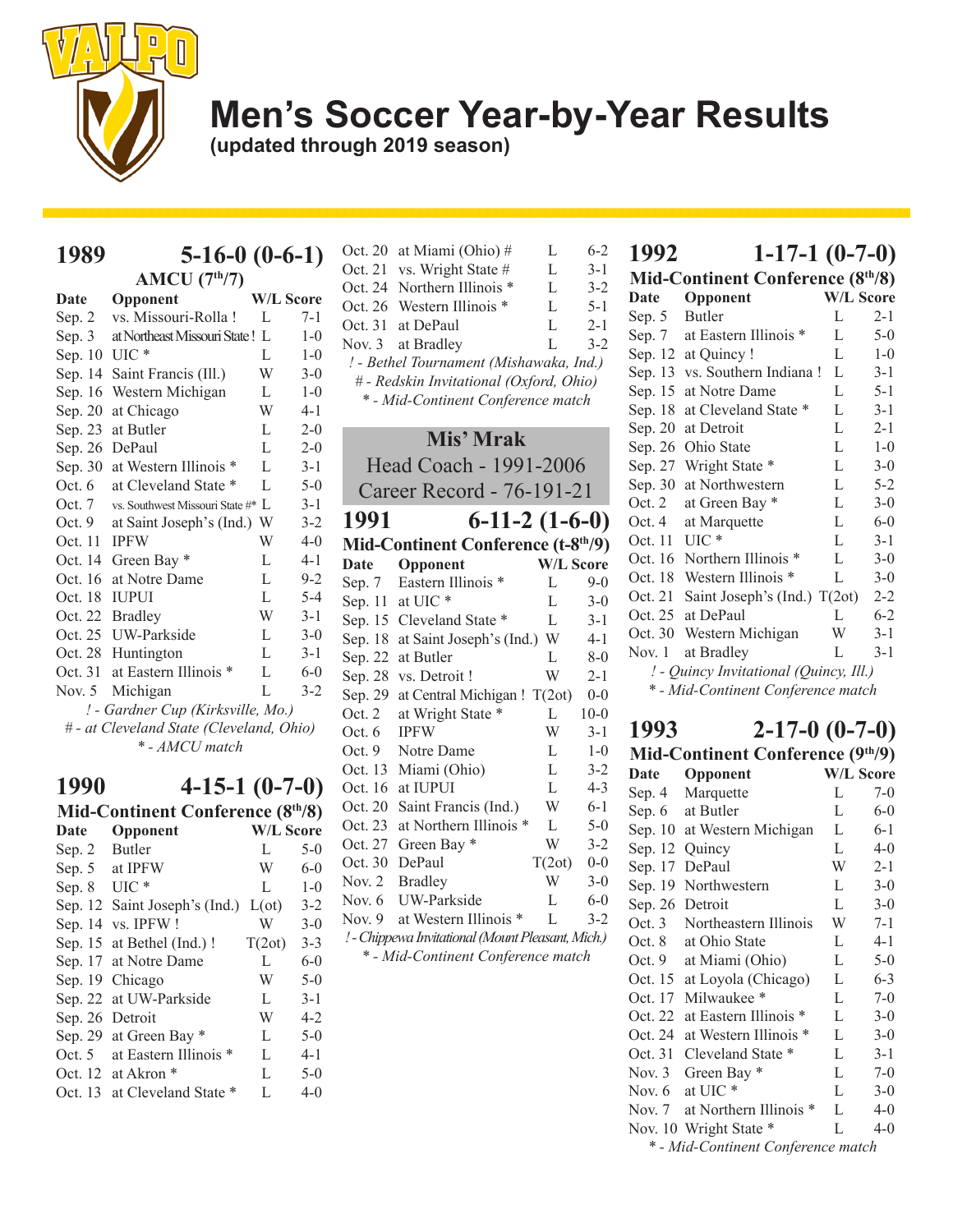

**(updated through 2019 season)**

### **1994 2-13-1 (2-4-0)**

| Mid-Continent Conference (3rd/4 East)       |                                     |   |                  |  |
|---------------------------------------------|-------------------------------------|---|------------------|--|
| Date                                        | Opponent                            |   | <b>W/L Score</b> |  |
| Sep. $3$                                    | at Marquette                        | L | $6 - 0$          |  |
| Sep. 7                                      | UIC                                 | L | $4 - 3$          |  |
| Sep. 10                                     | at Quincy !                         | L | $3-0$            |  |
| Sep. 11                                     | vs. Southwest Missouri State!       | L | $2 - 1$          |  |
| Sep. 16                                     | at Northwestern                     | L | $3 - 2$          |  |
| Sep. 20                                     | Western Michigan                    | L | $4 - 0$          |  |
| Sep. 25                                     | at DePaul                           | L | $4 - 0$          |  |
| Sep. 27                                     | Loyola (Chicago)                    | L | $4 - 1$          |  |
| Oct. 1                                      | at Eastern Michigan T(2ot)          |   | $2 - 2$          |  |
| Oct. 2                                      | at Central Michigan                 | L | $4 - 2$          |  |
| Oct. 7                                      | Northeastern Illinois *             | W | $3-2$            |  |
|                                             | Oct. 15 at Buffalo <sup>*</sup>     | L | $1-0$            |  |
| Oct. 16                                     | vs. Central Connecticut State #* W  |   | $1 - 0$          |  |
| Oct. 22                                     | vs. Central Connecticut State \$* L |   | $2 - 1$          |  |
| Oct. 23                                     | vs. Buffalo \$*                     | L | $3 - 0$          |  |
| Oct. 26                                     | at Northeastern Illinois * L        |   | $1 - 0$          |  |
| ! - Quincy Tournament (Quincy, Ill.)        |                                     |   |                  |  |
| # - at Buffalo (Buffalo, N.Y.)              |                                     |   |                  |  |
| \$ - at Youngstown State (Youngstown, Ohio) |                                     |   |                  |  |
| * - Mid-Continent Conference match          |                                     |   |                  |  |

#### **1995 5-12-1 (3-3-0)**

| Mid-Continent Conference (3rd/4 East) |                                                      |                  |         |
|---------------------------------------|------------------------------------------------------|------------------|---------|
| Date                                  | Opponent                                             | <b>W/L Score</b> |         |
| Sep. 2                                | at Kentucky                                          | L                | $5-0$   |
| Sep. 4                                | at Western Kentucky                                  | L                | 4-0     |
| Sep. 8                                | at Notre Dame                                        | L                | $7-0$   |
| Sep. 10                               | at Western Michigan L(ot)                            |                  | $3 - 2$ |
| Sep. 16                               | vs. Southwest Missouri State! L                      |                  | $2 - 0$ |
| Sep. 17                               | vs. Bradley!                                         | W                | $7 - 0$ |
| Sep. 23                               | Northwestern                                         | $W(\sigma t)$    | $1 - 0$ |
| Sep. 24                               | at Loyola (Chicago)                                  | L                | $6 - 0$ |
| Sep. 29                               | at UIC                                               | L                | $1 - 0$ |
| Oct. 1                                | Drake                                                | T(2ot)           | $1 - 1$ |
| Oct. 7                                | at Central Connecticut State * L                     |                  | $2 - 0$ |
| Oct. 8                                | vs. Buffalo #*                                       | L                | $2 - 0$ |
| Oct. 13                               | at Northeastern Illinois * W                         |                  | $3-1$   |
| Oct. 14                               | Eastern Michigan                                     | L                | $3 - 1$ |
| Oct. 21                               | Central Connecticut State*                           | L                | $3 - 1$ |
| Oct. 22                               | Buffalo <sup>*</sup>                                 | W                | $2 - 1$ |
| Oct. 27                               | Northeastern Illinois *                              | W                | $2 - 0$ |
| Oct. 29                               | Western Illinois                                     | L                | $8-2$   |
|                                       | ! - Eastern Illinois Tournament (Charleston, Ill.)   |                  |         |
|                                       | #- at Central Connecticut State (New Britain, Conn.) |                  |         |
|                                       | * - Mid-Continent Conference match                   |                  |         |

| 1996     | $6-13-3(3-3-0)$                                           |                  |         |
|----------|-----------------------------------------------------------|------------------|---------|
|          | Mid-Continent Conference (t-2 <sup>nd</sup> /4 East)      |                  |         |
| Date     | Opponent                                                  | <b>W/L Score</b> |         |
| Sep. 6   | at Louisville                                             | L                | $2 - 0$ |
| Sep. 7   | vs. Oral Roberts!                                         | T(2ot)           | $2 - 2$ |
| Sep. 10  | at #24 Notre Dame                                         | L                | $2 - 0$ |
| Sep. 13  | Western Kentucky                                          | W                | $3 - 0$ |
| Sep. 15  | Western Michigan                                          | T(2ot)           | $1 - 1$ |
| Sep. 20  | at Northwestern                                           | L                | $3-0$   |
| Sep. 23  | Loyola (Chicago)                                          | L                | $5 - 1$ |
| Sep. 26  | UIC                                                       | L                | $3-0$   |
| Sep. 29  | at Drake                                                  | L                | $3 - 1$ |
| Oct.4    | at UMKC <sup>*</sup>                                      | L                | $2 - 1$ |
| Oct.6    | at Western Illinois *                                     | L                | $4 - 1$ |
| Oct. 11  | at Northeastern Illinois *                                | W                | $4 - 0$ |
| Oct. 13  | at Eastern Michigan                                       | T(2ot)           | $4 - 4$ |
| Oct. 16  | Eastern Illinois                                          | L                | $4 - 1$ |
| Oct. 20  | <b>Bradley</b>                                            | L                | $4-0$   |
| Oct. 25  | Western Illinois                                          | W                | $3-0$   |
| Oct. 27  | UMKC <sup>*</sup>                                         | L                | $1 - 0$ |
| Oct. 30  | Northeastern Illinois *                                   | W                | $1-0$   |
| Nov. $2$ | at DePaul                                                 | $\mathbf{L}$     | $2 - 0$ |
| Nov. $9$ | at Howard #                                               | W                | $2 - 1$ |
|          | Nov. 10 vs. Central Connecticut State # $W$               |                  | $4 - 2$ |
| Nov. 17  | at College of Charleston \$ L                             |                  | $3-0$   |
|          | ! - at Louisville (Louisville, Ky.)                       |                  |         |
|          | #-Mid-Continent Conference Tournament (Washington, D.C.)  |                  |         |
|          | \$ - NCAA Tournament Play-in Match (Mount Pleasant, S.C.) |                  |         |
|          | * - Mid-Continent Conference match                        |                  |         |
|          |                                                           |                  |         |

**1997 8-12-1 (6-1-1) Mid-Continent Conference (1st/5 West) Date Opponent W/L Score** Aug. 29 vs. Western Kentucky ! L 1-0 Sep. 1 Cleveland State L 4-1 Sep. 4 DePaul  $L(\text{ot})$  3-2 Sep. 6 at Detroit L 3-0 Sep. 10 #19 Notre Dame L 5-0 Sep. 14 at Bradley L 1-0 Sep. 17 Louisville L 4-1 Sep. 21 at Western Michigan L 3-1 Sep. 24 at Loyola (Chicago) W 2-0 Sep. 28 Northeastern Illinois \* W(2ot) 2-1 Oct. 3 at Western Illinois \* W 1-0 Oct. 5 at Eastern Illinois W 2-1 Oct. 10 Oral Roberts \* T(2ot) 2-2 Oct. 12 UMKC \* L(2ot) 1-0 Oct. 15 Michigan State L(ot) 2-1

|                                                          | Oct. 19 at Northeastern Illinois * | W      | $2 - 1$ |  |
|----------------------------------------------------------|------------------------------------|--------|---------|--|
| Oct. $22$ at UIC                                         |                                    | L      | $3-0$   |  |
|                                                          | Oct. 26 Western Illinois *         | W      | $4 - 3$ |  |
|                                                          | Oct. 31 at UMKC $*$                | W      | $3 - 1$ |  |
|                                                          | Nov. 2 at Oral Roberts *           | W(2ot) | $1 - 0$ |  |
|                                                          | Nov. 8 Howard #                    |        | $3 - 2$ |  |
| ! - at Butler (Indianapolis, Ind.)                       |                                    |        |         |  |
| #-Mid-Continent Conference Tournament (Valparaiso, Ind.) |                                    |        |         |  |
| * - Mid-Continent Conference match                       |                                    |        |         |  |

| 1998        | $6-11-1(3-1-1)$<br>Mid-Continent Conference (1 <sup>st/6)</sup> |                  |         |
|-------------|-----------------------------------------------------------------|------------------|---------|
| <b>Date</b> | Opponent                                                        | <b>W/L Score</b> |         |
|             |                                                                 |                  |         |
| Sep. 1      | at Notre Dame                                                   | L                | $5 - 1$ |
| Sep. $5$    | Canisius                                                        | L                | $3 - 1$ |
| Sep. 9      | at DePaul                                                       | L                | $5-0$   |
| Sep. 12     | at Western Kenucky                                              | W                | $5 - 1$ |
| Sep. 16     | Western Michigan                                                | W                | $1 - 0$ |
| Sep. 20     | Oral Roberts *                                                  | W                | $2 - 1$ |
| Sep. 23     | Eastern Michigan                                                | L                | $2 - 0$ |
| Sep. 27     | at Oakland                                                      | L                | $1-0$   |
| Oct. 4      | <b>Bradley</b>                                                  | L(2ot)           | $2 - 1$ |
| Oct. 7      | <b>UIC</b>                                                      | L                | $3 - 0$ |
| Oct. 11     | Howard *                                                        | L(2ot)           | $2 - 2$ |
| Oct. 14     | at Michigan State                                               | L                | $5 - 1$ |
| Oct. 18     | at UMKC <sup>*</sup>                                            | $L(\sigma t)$    | $3 - 2$ |
| Oct. 25     | <b>IUPUI</b> *                                                  | W                | $2 - 0$ |
| Oct. 28     | at Northwestern                                                 | L                | $4 - 0$ |
| Now.1       | at Western Illinois                                             | W                | $5 - 4$ |
| Nov. $3$    | Triton                                                          | W                | $5 - 4$ |
| Nov. 7      | Howard!                                                         | L                | $3 - 2$ |
|             | ! - Mid-Continent Conference Tournament (Valparaiso, Ind.)      |                  |         |

*\* - Mid-Continent Conference match*

| 1999     | $5-11-1(2-3-0)$                                 |                  |         |
|----------|-------------------------------------------------|------------------|---------|
|          | Mid-Continent Conference (t-4 <sup>th</sup> /6) |                  |         |
| Date     | Opponent                                        | <b>W/L Score</b> |         |
| Sep. 4   | at Canisius                                     | L                | $2 - 1$ |
|          | Sep. 6 at Niagara                               | $W(\sigma t)$    | $2 - 1$ |
| Sep. 10  | Western Kentucky                                | L                | $2 - 1$ |
| Sep. 18  | at Bradley                                      | L                | $4-0$   |
| Sep. 21  | at Western Michigan                             | W                | $2 - 1$ |
| Sep. 24  | at Xavier (Ohio)                                | L                | $3 - 1$ |
| Sep. 28  | DePaul                                          | L                | $3 - 1$ |
| Oct. $2$ | at Oral Roberts *                               | L                | $1 - 0$ |
| Oct. 6   | at UIC                                          | L                | $4 - 2$ |
| Oct. 9   | at IUPUI <sup>*</sup>                           | W(2ot)           | $2 - 1$ |
|          | Oct. 12 Notre Dame                              | T(2ot)           | $2 - 2$ |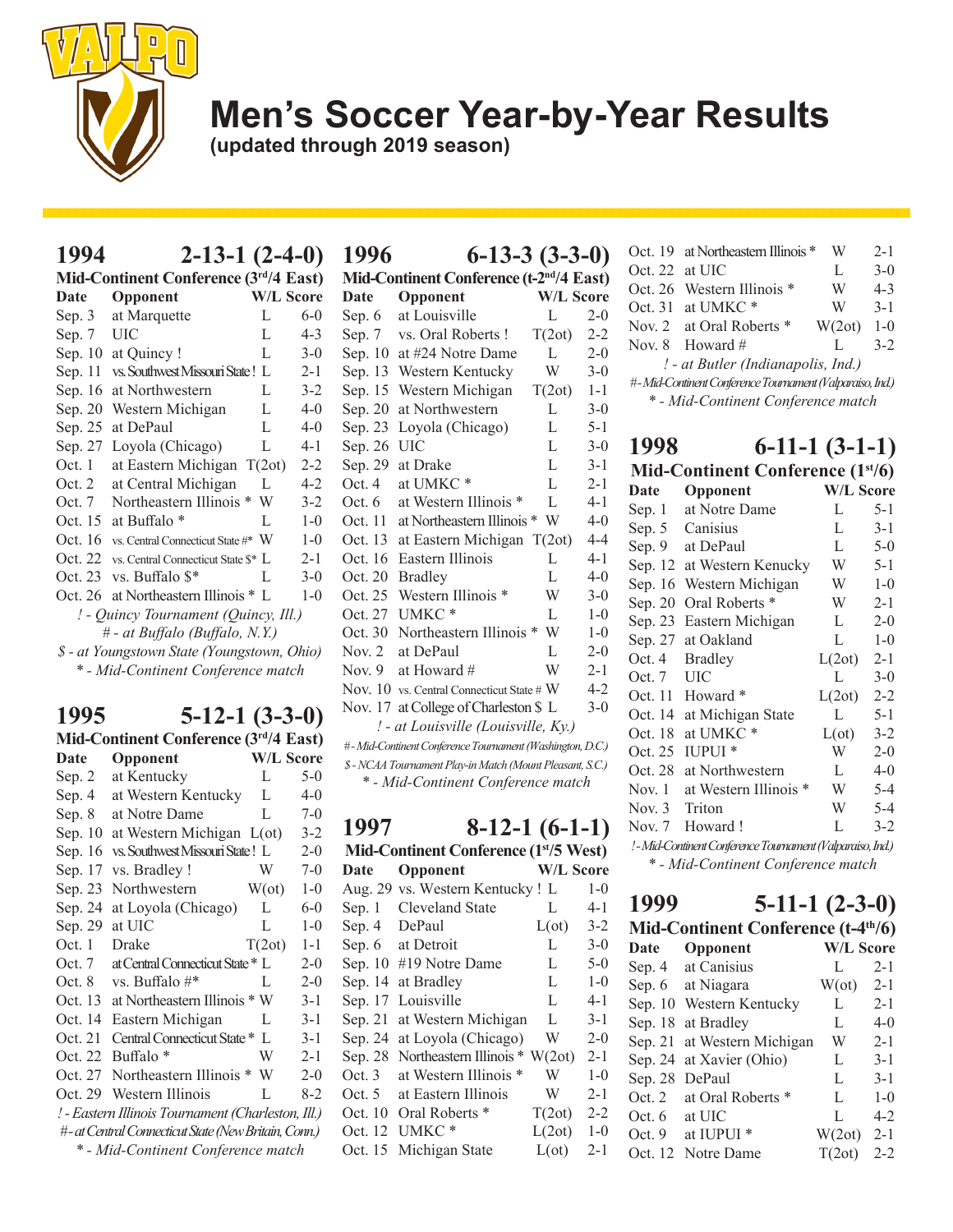

**(updated through 2019 season)**

Oct. 16 Oakland  $*$  W(ot) 2-1 Oct. 20 Michigan State L 3-1 Oct. 23 Western Illinois \* L 4-2 Oct. 26 at Eastern Michigan W 3-2 Oct. 30 UMKC \* L 2-1 Nov. 2 Northwestern L 3-0 *\* - Mid-Continent Conference match*

| 2000     | $5-10-0$ $(1-4-0)$                 |               |         |
|----------|------------------------------------|---------------|---------|
|          | Mid-Continent Conference (6th/6)   |               |         |
| Date     | Opponent                           | W/L Score     |         |
| Sep. 1   | at UC-Santa Barbara                | L             | $4 - 0$ |
| Sep. $3$ | at Cal Poly                        | L             | $1 - 0$ |
| Sep. 10  | at Western Kentucky                | W             | $2 - 0$ |
| Sep. 17  | Western Michigan                   | L             | $2 - 1$ |
| Sep. 24  | #23 Bradley                        | L             | $4-0$   |
| Sep. 29  | at Michigan State                  | W             | $2 - 1$ |
| Oct. 1   | at UMKC <sup>*</sup>               | L(2ot)        | $3 - 2$ |
| Oct. 6   | Oral Roberts *                     | L             | $3 - 2$ |
| Oct. 8   | Marquette                          | $L(\sigma t)$ | $2 - 1$ |
| Oct. 13  | <b>IUPUI</b> *                     | W             | $3-0$   |
| Oct. 15  | Detroit                            | W             | $1 - 0$ |
| Oct. 20  | at Northwestern                    | W             | $2 - 1$ |
| Oct. 22  | at Oakland *                       | L             | $3-0$   |
| Oct. 27  | at DePaul                          | L             | $4 - 1$ |
| Oct. 29  | at Western Illinois *              | L             | $4-0$   |
|          | * - Mid-Continent Conference match |               |         |

## **2001 6-10-1 (1-3-1)**

| Mid-Continent Conference (6th/6) |                       |                  |         |  |
|----------------------------------|-----------------------|------------------|---------|--|
| Date                             | Opponent              | <b>W/L Score</b> |         |  |
| Aug. 31                          | at Bradley !          | W                | $4 - 3$ |  |
| Sep. 1                           | vs. Drury !           | L                | $2 - 0$ |  |
| Sep. $7$                         | at Marquette          | L                | $4-0$   |  |
| Sep. 9                           | <b>Butler</b>         | W                | $1 - 0$ |  |
| Sep. 21                          | Michigan State        | L                | $3 - 2$ |  |
| Sep. 23                          | at Xavier (Ohio)      | W                | $3-1$   |  |
| Sep. 28                          | at Oregon State #     | W                | $2 - 1$ |  |
| Sep. 30                          | vs. Gonzaga #         | L                | $2 - 0$ |  |
| Oct. 6                           | Oakland <sup>*</sup>  | L                | $1 - 0$ |  |
| Oct. 12                          | UMKC*                 | L                | $4 - 2$ |  |
| Oct. 14                          | at Detroit            | L                | $3 - 1$ |  |
| Oct. 21                          | at IUPUI <sup>*</sup> | T(2ot)           | $1 - 1$ |  |
| Oct. 26                          | at Oral Roberts *     | L                | $4 - 0$ |  |
| Oct. 28                          | Loyola (Chicago)      | $L(\sigma t)$    | $1 - 0$ |  |
| Nov. $2$                         | DePaul                | W                | 4-2     |  |
| Nov. 4                           | Western Illinois      | W                | $2 - 1$ |  |
| Nov. 11                          | Northwestern          | L                | $1 - 0$ |  |

- *! Bradley Invitational (Peoria, Ill.) # - Diadora Classic (Corvallis, Ore.)*
- *\* Mid-Continent Conference match*

| 2002     | $5-10-2(2-2-1)$                                          |                    |         |
|----------|----------------------------------------------------------|--------------------|---------|
|          | Mid-Continent Conference $(3rd/6)$                       |                    |         |
| Date     | Opponent                                                 | W/L Score          |         |
|          | Aug. 30 vs. Denver!                                      | L                  | $4-2$   |
| Sep. 1   | at Air Force!                                            | L                  | $5 - 1$ |
|          | Sep. 6 at Northwestern                                   | W                  | $2 - 0$ |
|          | Sep. 8 Evansville                                        | T(2ot)             | $0 - 0$ |
| Sep. 13  | #22 Wisconsin                                            | W                  | $2 - 1$ |
| Sep. 15  | Xavier (Ohio)                                            | L                  | $2 - 0$ |
| Sep. 20  | at #22 Michigan State                                    | L                  | $4 - 0$ |
| Sep. 22  | Detroit                                                  | L                  | $2 - 1$ |
| Sep. 27  | <b>IUPUI</b> *                                           | W                  | $2 - 0$ |
| Oct. 4   | Oral Roberts <sup>*</sup>                                | L                  | $2 - 1$ |
| Oct. $6$ | at Butler                                                | L                  | $2 - 0$ |
|          | Oct. 11 at UMKC $*$                                      | W                  | $3 - 2$ |
|          | Oct. 13 at Loyola (Chicago)                              | $W(\text{ot})$ 3-2 |         |
| Oct. 18  | Centenary                                                | L                  | $5 - 2$ |
| Oct. 26  | at Oakland *                                             | T(2ot)             | $0 - 0$ |
| Nov. $3$ | at Western Illinois *                                    | L                  | $2 - 1$ |
|          | Nov. 15 vs. Western Illinois #                           | L                  | $6-1$   |
|          | ! - Falcon Invitational (U.S.A.F.A., Colo.)              |                    |         |
|          | #-Mid-Continent Conference Tournament (Rochester, Mich.) |                    |         |
|          | * - Mid-Continent Conference match                       |                    |         |

**2003 2-13-2 (1-5-0)** Mid-Continent Conference (6<sup>th</sup>/7) **Date Opponent W/L Score** Aug. 29 Southwest Missouri State L 3-1 Sep. 5 at Evansville L 5-0 Sep. 7 at Butler L 5-1 Sep. 14 at Detroit L 3-0 Sep. 19 at Ohio State  $T(2ot)$  0-0 Sep. 21 Xavier (Ohio)  $T(2ot)$  0-0 Sep. 26 Michigan State L 3-0 Sep. 28 at Drake  $L(\text{ot})$  1-0 Oct. 3 UMKC \* L 3-1 Oct. 5 Centenary \* W 3-2 Oct. 10 at Oral Roberts \* L 3-0 Oct. 12 at Drury W 2-0 Oct. 19 at IUPUI  $*$  L 1-0 Oct. 25 at Oakland \* L 6-0 Oct. 31 Loyola (Chicago) L 1-0 Nov. 2 Western Illinois \* L 2-0 Nov. 8 at Wisconsin L 3-2 *\* - Mid-Continent Conference match*

| 2004     | $4-11-3(1-3-2)$                    |           |         |
|----------|------------------------------------|-----------|---------|
|          | Mid-Continent Conference (6th/7)   |           |         |
| Date     | Opponent                           | W/L Score |         |
| Sep. 1   | Oregon State                       | L         | $4 - 2$ |
| Sep. $5$ | at DePaul                          | T(2ot)    | $1 - 1$ |
| Sep. $7$ | Saint Joseph's (Ind.)              | W         | $2 - 1$ |
| Sep. 10  | Oral Roberts *                     | T(2ot)    | $0 - 0$ |
| Sep. 17  | <b>Butler</b>                      | L         | $2 - 0$ |
| Sep. 19  | at Xavier (Ohio)                   | W         | $4 - 1$ |
| Sep. 24  | at Drury                           | L         | $2 - 0$ |
| Sep. 26  | at Southwest Missouri State L      |           | $5 - 1$ |
| Oct. $2$ | at Centenary *                     | T(2ot)    | $2 - 2$ |
| Oct. 8   | at Western Illinois *              | L         | $2 - 0$ |
| Oct. 10  | at IPFW                            | W         | $2 - 1$ |
| Oct. 15  | at Northern Illinois               | L         | $3-0$   |
| Oct. 17  | Detroit                            | L(2ot)    | $1 - 0$ |
| Oct. 24  | <b>IUPUI</b> *                     | W         | $2 - 0$ |
| Oct. 29  | at UMKC <sup>*</sup>               | L         | $3 - 1$ |
| Oct. 31  | Ohio State                         | L         | $2 - 0$ |
| Nov. $5$ | at Michigan State                  | L         | $7 - 1$ |
| Nov. 7   | Oakland*                           | L         | $4 - 0$ |
|          | * - Mid-Continent Conference match |           |         |

#### **2005 6-10-2 (3-2-1) Mid-Continent Conference (4th/7)**

| <b>FOR THE CONTRACTLY CONTRACTLY</b> |                                                          |                  |         |
|--------------------------------------|----------------------------------------------------------|------------------|---------|
| <b>Date</b>                          | Opponent                                                 | <b>W/L Score</b> |         |
| Sep. $2$                             | at Buffalo !                                             | L                | $3 - 2$ |
| Sep. $4$                             | vs. Canisius !                                           | W                | $2 - 0$ |
| Sep. 9                               | at Butler                                                | L                | $2 - 1$ |
| Sep. 11                              | Northern Illinois                                        | L                | $3 - 2$ |
|                                      | Sep. 16 at Eastern Illinois                              | L                | $2 - 0$ |
| Sep. 18                              | at Western Michigan                                      | L                | $1-0$   |
| Sep. 24                              | UMKC*                                                    | L                | $1-0$   |
| Sep. 25                              | <b>IPFW</b>                                              | W                | $4 - 0$ |
| Oct. 1                               | Centenary *                                              | W                | $1 - 0$ |
| Oct. 8                               | at Oakland*                                              | W                | $1 - 0$ |
| Oct. 12                              | Detroit                                                  | L(2ot)           | $2 - 1$ |
|                                      | Oct. 15 at Oral Roberts *                                | L                | $5 - 3$ |
|                                      | Oct. 21 Western Illinois *                               | T(2ot)           | $0 - 0$ |
| Oct. 23                              | at Cleveland State                                       | W                | $5 - 2$ |
| Oct. 28                              | at IUPUI <sup>*</sup>                                    | W                | $1 - 0$ |
| Oct. 30                              | Xavier (Ohio)                                            | T(2ot)           | $2 - 2$ |
| Nov. 6                               | Michigan State                                           | L                | $2 - 0$ |
| Nov. 11                              | vs. Oakland #                                            | L                | $4 - 2$ |
|                                      | ! - Bulls Classic (Buffalo, N.Y.)                        |                  |         |
|                                      | #-Mid-Continent Conference Tournament (Kansas City, Mo.) |                  |         |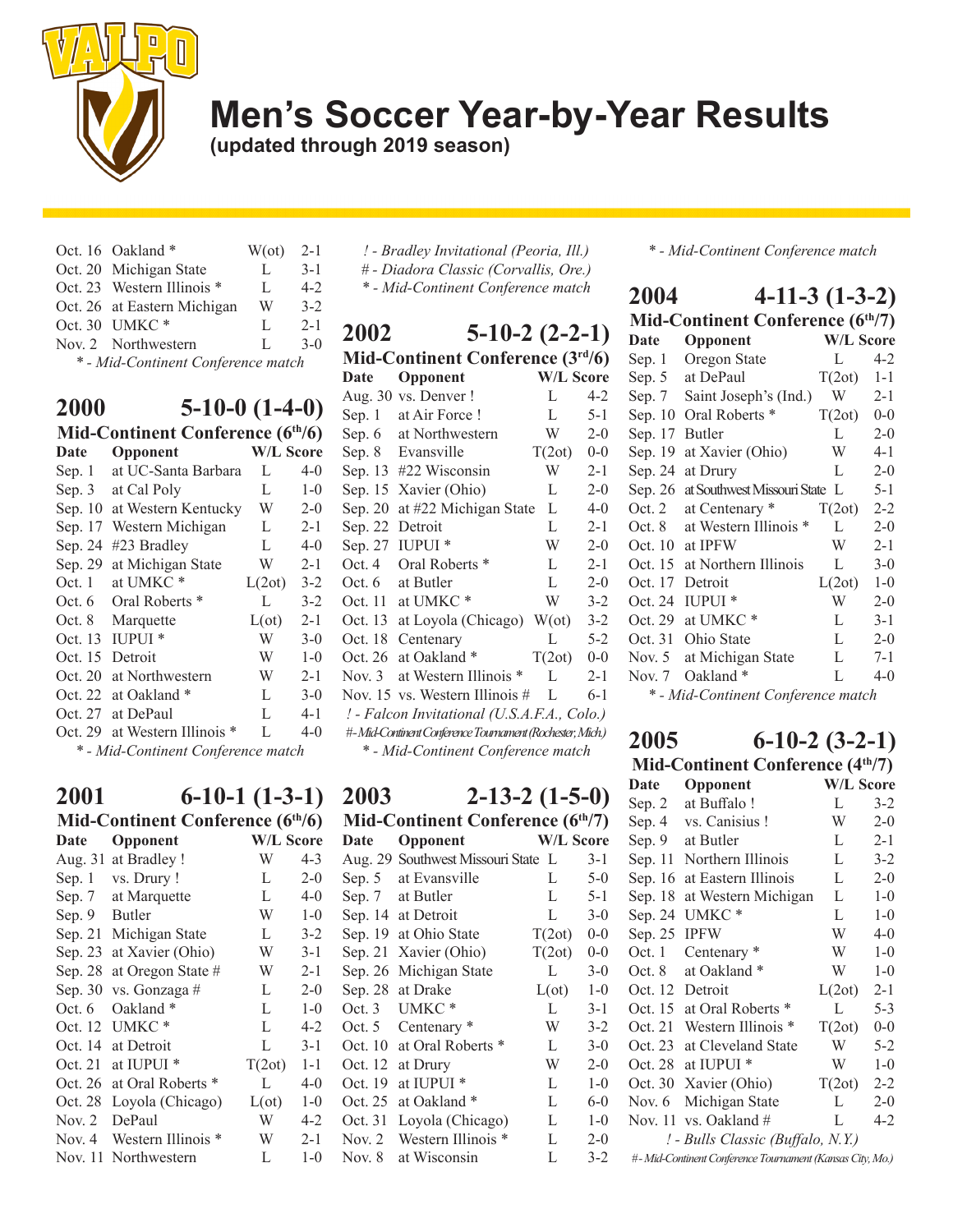

**(updated through 2019 season)**

*\* - Mid-Continent Conference match*

| 2006           | $7-10-0$ $(2-4-0)$                              |                  |         |  |  |
|----------------|-------------------------------------------------|------------------|---------|--|--|
|                | Mid-Continent Conference (t-5 <sup>th</sup> /7) |                  |         |  |  |
| Date           | Opponent                                        | <b>W/L Score</b> |         |  |  |
| Aug. 25 DePaul |                                                 | W                | $2-0$   |  |  |
|                | Aug. 27 Evansville                              | $W(2ot)$ 5-4     |         |  |  |
| Sep. $2$       | at UC-Davis!                                    | W                | $3 - 2$ |  |  |
| Sep. 4         | at Sacramento State !                           | L                | $3 - 2$ |  |  |
|                | Sep. 8 Western Michigan                         | W                | $2 - 0$ |  |  |
| Sep. 10        | <b>Buffalo</b>                                  | L                | $5 - 1$ |  |  |
| Sep. 15        | Oral Roberts *                                  | W                | $2 - 0$ |  |  |
| Sep. 17        | Cleveland State                                 | L                | $2 - 1$ |  |  |
| Sep. 23        | at Centenary *                                  | L                | $4 - 2$ |  |  |
| Sep. 30        | Oakland <sup>*</sup>                            | W                | $1 - 0$ |  |  |
| Oct. 4         | at Northwestern                                 | L                | $4 - 2$ |  |  |
| Oct. 8         | at IPFW                                         | W                | $2 - 0$ |  |  |
|                | Oct. 14 IUPUI *                                 | L                | $1 - 0$ |  |  |
| Oct. 18        | at Michigan State                               | L                | $2 - 0$ |  |  |
| Oct. 21        | at UMKC <sup>*</sup>                            | L                | $2 - 1$ |  |  |
| Oct. 25        | Eastern Illinois                                | L                | $1 - 0$ |  |  |
| Oct. 27        | at Western Illinois *                           | L                | $5 - 1$ |  |  |
|                | ! - Copa de Causeway Tournament (Campus Sites)  |                  |         |  |  |
|                | * - Mid-Continent Conference match              |                  |         |  |  |

| <b>Mike Avery</b> |                                   |                  |         |  |  |  |
|-------------------|-----------------------------------|------------------|---------|--|--|--|
|                   | Head Coach - 2007-2019            |                  |         |  |  |  |
|                   | Career Record - 91-105-46         |                  |         |  |  |  |
| 2007              | $4-11-3(2-4-2)$                   |                  |         |  |  |  |
|                   | Horizon League (7th/9)            |                  |         |  |  |  |
| Date              | Opponent                          | <b>W/L Score</b> |         |  |  |  |
|                   | Aug. 31 at N.C. State !           | L                | $2 - 1$ |  |  |  |
| Sep. 2            | at #4/3 Duke!                     | L                | $2 - 0$ |  |  |  |
| Sep. 7            | <b>IPFW</b>                       | W                | $3-0$   |  |  |  |
| Sep. 9            | at Evansville                     | L.               | $4 - 0$ |  |  |  |
| Sep. 14           | at DePaul                         | L                | $1 - 0$ |  |  |  |
| Sep. 16           | vs. Loyola (Chicago) $*$ # T(2ot) |                  | $1 - 1$ |  |  |  |
| Sep. 21           | at Western Illinois               | W                | $2 - 1$ |  |  |  |
| Sep. 23           | Butler <sup>*</sup>               | L                | $4 - 1$ |  |  |  |
| Sep. 26           | Green Bay *                       | L                | $1 - 0$ |  |  |  |
| Sep. 29           | at Milwaukee*                     | T(2ot)           | $1 - 1$ |  |  |  |
| Oct. $3$          | at Detroit *                      | W                | $1-0$   |  |  |  |
| Oct. $7$          | at Eastern Illinois               | L                | $4 - 0$ |  |  |  |
| Oct. 9            | at Western Michigan               | L                | $2 - 1$ |  |  |  |
| Oct. 21           | #19/17 Michigan State T(2ot)      |                  | $1 - 1$ |  |  |  |
| Oct. 28           | at Wright State *                 | L(2ot)           | $1-0$   |  |  |  |
| Oct. 31           | at UIC *                          | L(2ot)           | $1 - 0$ |  |  |  |
|                   |                                   |                  |         |  |  |  |

|                                             | Nov. 2 Cleveland State *                                | W  | $1 - 0$ |  |
|---------------------------------------------|---------------------------------------------------------|----|---------|--|
|                                             | Nov. 9 at Wright State \$                               | Ι. | $2 - 1$ |  |
| ! - Wolfpack Classic (Raleigh/Durham, N.C.) |                                                         |    |         |  |
| # - at Toyota Park (Bridgeview, Ill.)       |                                                         |    |         |  |
|                                             | $\mathcal{C}$ Lowing Legge Channiqualin (Canonic gives) |    |         |  |

*\$ - Horizon League Championship (Campus sites) \* - Horizon League match*

| 2008                                                | $6-10-3(1-6-1)$                       |                  |         |
|-----------------------------------------------------|---------------------------------------|------------------|---------|
|                                                     | Horizon League (t-8 <sup>th</sup> /9) |                  |         |
| Date                                                | Opponent                              | <b>W/L Score</b> |         |
| Aug. 29                                             | Eastern Illinois                      | W                | $2 - 1$ |
| Aug. 31                                             | at DePaul                             | W                | $1-0$   |
| Sep. 5                                              | at IUPUI                              | L                | $3 - 1$ |
| Sep. 7                                              | Western Illinois                      | L                | $2 - 1$ |
| Sep. 12                                             | vs. #25 Bradley !                     | W                | $1 - 0$ |
| Sep. 14                                             | at Evansville!                        | L                | $3 - 1$ |
| Sep. 19                                             | at Missouri State                     | T(2ot)           | $1 - 1$ |
| Sep. 21                                             | Western Michigan                      | W                | $3 - 0$ |
| Sep. 26                                             | Milwaukee*                            | T(2ot)           | $2 - 2$ |
| Sep. 28                                             | Wright State *                        | L                | $2 - 1$ |
| Oct.3                                               | at Butler <sup>*</sup>                | $L(\sigma t)$    | $2 - 1$ |
| Oct. $5$                                            | at Loyola (Chicago)                   | L                | $2 - 0$ |
| Oct. 11                                             | at Cleveland State *                  | L                | $3 - 2$ |
| Oct. 19                                             | <b>IPFW</b>                           | W                | $3 - 1$ |
| Oct. 23                                             | at Green Bay *                        | L                | $1 - 0$ |
| Oct. 26                                             | at #24/24 Michigan State $T(2ot)$     |                  | $0 - 0$ |
| Oct. 31                                             | #13/13 UIC *\$                        | L                | $2 - 1$ |
| Nov. $2$                                            | Detroit *\$                           | W                | $3 - 0$ |
| Nov. $6$                                            | at Loyola (Chicago) #                 | L                | 4-1     |
| ! - ProRehab Aces Soccer Classic (Evansville, Ind.) |                                       |                  |         |
| #-Horizon League Championship (Campus sites)        |                                       |                  |         |
| \$ - played at Brown Field                          |                                       |                  |         |
| * - Horizon League match                            |                                       |                  |         |

## **2009 10-7-2 (4-2-2)**

| Horizon League $(t-3rd/9)$ |                                   |                  |         |
|----------------------------|-----------------------------------|------------------|---------|
| Date                       | Opponent                          | <b>W/L Score</b> |         |
| Sep. 1                     | at Eastern Illinois               | W                | $2 - 0$ |
| Sep. 6                     | #22/23 Michigan                   | L                | $2 - 1$ |
| Sep. 8                     | at #8/10 USF                      | $L(\sigma t)$    | $1 - 0$ |
| Sep. 13                    | <b>IUPUI</b>                      | $W(\alpha t)$    | $2 - 1$ |
|                            | Sep. 16 at Western Michigan W(ot) |                  | $2 - 1$ |
|                            | Sep. 20 Saint Francis (Pa.)       | L                | $2 - 1$ |
|                            | Sep. 25 at Detroit *              | W                | $1 - 0$ |
| Sep. 27                    | Loyola (Chicago) *                | T(2ot)           | $1 - 1$ |
|                            | Sep. 30 at #25 Michigan State     | L                | $2 - 0$ |
| Oct. $4$                   | at Wright State *                 | $L(\text{ot})$   | $3 - 2$ |
| Oct. 6                     | at Bowling Green                  | W                | $2 - 0$ |
|                            |                                   |                  |         |

| Oct. 11 Butler *                               | L      | $2 - 1$            |  |
|------------------------------------------------|--------|--------------------|--|
| Oct. 17 Green Bay *                            |        |                    |  |
| Oct. 20 at IPFW                                | W      | $2 - 0$            |  |
| Oct. 24 at Milwaukee *                         | W      | $1-0$              |  |
| Oct. 31 at UIC $*$                             | T(2ot) | $0 - 0$            |  |
| Nov. 7 Cleveland State *                       | W      | $2 - 1$            |  |
| Nov. 10 Milwaukee!                             | W      | $4-0$              |  |
| Nov. 13 vs. Green Bay!                         | L      | $3-1$              |  |
| ! - Horizon League Championship (Campus sites) |        |                    |  |
| * - Horizon League match                       |        |                    |  |
|                                                |        | $W(\text{ot})$ 3-2 |  |

| 2010                                         | $9 - 8 - 2(2 - 6 - 0)$            |                  |         |
|----------------------------------------------|-----------------------------------|------------------|---------|
|                                              | Horizon League $(8th/9)$          |                  |         |
| Date                                         | Opponent                          | <b>W/L Score</b> |         |
| Sep. 4                                       | at UNLV!                          | W                | $1 - 0$ |
| Sep. 6                                       | vs. UC Riverside !                | $W(\sigma t)$    | $2 - 1$ |
| Sep. 10                                      | vs. Santa Clara #                 | W                | $1 - 0$ |
| Sep. 12                                      | vs. Florida Gulf Coast $\#T(2ot)$ |                  | $0 - 0$ |
| Sep. 17                                      | at IUPUI                          | $W(\alpha t)$    | $1 - 0$ |
| Sep. 19                                      | <b>Bowling Green</b>              | W                | $2 - 0$ |
| Sep. 24                                      | Milwaukee*                        | $L(\sigma t)$    | $2 - 1$ |
| Sep. 26                                      | Wright State *                    | W                | $3-1$   |
| Oct. 1                                       | at #14/15 Butler $*$              | L(2ot)           | $1 - 0$ |
| Oct. $3$                                     | at Loyola *                       | L                | $1 - 0$ |
| Oct. $6$                                     | Western Illinois                  | T(2ot)           | $1 - 1$ |
| Oct.9                                        | at Cleveland State *              | L                | $1 - 0$ |
| Oct. 13                                      | at Michigan                       | L                | $4 - 2$ |
| Oct. 17                                      | at #16/17 Ohio State              | $L(\text{ot})$   | $1 - 0$ |
| Oct. 20                                      | Western Michigan                  | W                | $4-0$   |
| Oct. 23                                      | at Green Bay *                    | L                | $1 - 0$ |
| Oct. 31                                      | $UL^*$                            | L(2ot)           | $2 - 1$ |
| Nov. $3$                                     | Eastern Illinois                  | W                | $2 - 0$ |
| Nov. $6$                                     | Detroit <sup>*</sup>              | W                | $2 - 0$ |
| ! - UNLV Nike Invitational (Las Vegas, Nev.) |                                   |                  |         |
| # - Marquette Invitational (Milwaukee, Wis.) |                                   |                  |         |
| * - Horizon League match                     |                                   |                  |         |

## **2011 9-6-5 (5-1-2)**

| Horizon League $(1st/9)$ |                                       |        |                  |
|--------------------------|---------------------------------------|--------|------------------|
| Date                     | Opponent                              |        | <b>W/L Score</b> |
|                          | Aug. 26 Calumet                       | W      | $8-0$            |
|                          | Sep. 2 at Duquesne!                   | L      | $2 - 1$          |
|                          | Sep. 4 vs. Pittsburgh !               | T(2ot) | $1 - 1$          |
| Sep. $9$                 | at#20/RV Northern Illinois# L         |        | $1 - 0$          |
| Sep. 11                  | vs. Northwestern #                    | W      | $1 - 0$          |
| Sep. 16 IUPUI            |                                       | W      | $1 - 0$          |
|                          | Sep. 18 at Western Michigan           | L      | $2 - 0$          |
|                          | Sep. 24 at Cleveland State $*$ T(2ot) |        | $0 - 0$          |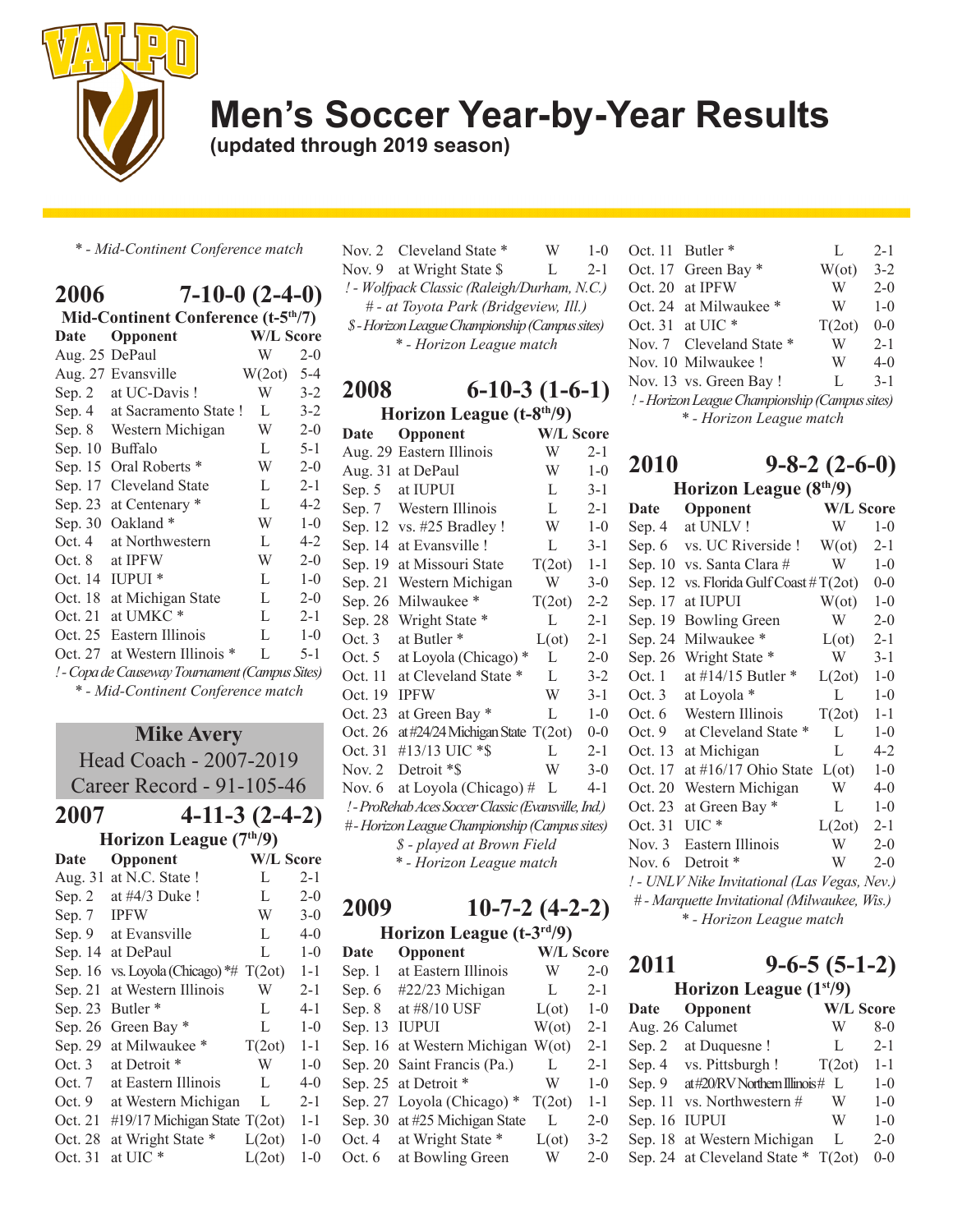

**(updated through 2019 season)**

| Sep. 30  | Detroit <sup>*</sup>                               | $W(\alpha t)$         | $3 - 2$ |
|----------|----------------------------------------------------|-----------------------|---------|
| Oct. 2   | at Western Illinois                                | L                     | $1-0$   |
| Oct. 7   | at Wright State *                                  | W                     | $1-0$   |
| Oct.9    | Oral Roberts                                       | L                     | $3 - 2$ |
| Oct. 16  | Ohio State                                         | T(2ot)                | $0 - 0$ |
| Oct. 18  | <b>IPFW</b>                                        | W                     | $2-0$   |
| Oct. 22  | Milwaukee <sup>*</sup>                             | W                     | $2-0$   |
| Oct. 26  | at Loyola *                                        | W                     | $1 - 0$ |
| Oct. 29  | $UIC*$                                             | $W(\alpha t)$         | $1 - 0$ |
| Nov. $2$ | Butler <sup>*</sup>                                | $T(2ot)$ 1-1          |         |
| Nov. $5$ | at Green Bay *                                     | $L(\sigma t)$         | $1 - 0$ |
|          | Nov. 11 Loyola \$                                  | T(2ot) $0-0^{\wedge}$ |         |
|          | ! - Duquesne Invitational (Pittsburgh, Pa.)        |                       |         |
|          | # - NIU adidas Invitational (DeKalb, Ill.)         |                       |         |
|          | \$-Horizon League Championship (Valparaiso, Ind.)  |                       |         |
|          | $^{\wedge}$ - Loyola advanced on PKs, 5-4 (7 rds.) |                       |         |
|          | * - Horizon League match                           |                       |         |
|          |                                                    |                       |         |

## **2012 6-9-5 (2-2-3)**

| Horizon League $(4th/8)$        |                          |           |         |
|---------------------------------|--------------------------|-----------|---------|
| Date                            | Opponent                 | W/L Score |         |
| Aug. 24                         | at Michigan State        | T(2ot)    | $0 - 0$ |
| Aug. 27                         | Saint Joseph's (Ind.)    | W         | $6-1$   |
| Sep. 2                          | Western Illinois         | L         | $1 - 0$ |
| Sep. 7                          | at #9/9 UC Santa Barbara | L         | 2-1     |
| Sep. 9                          | at Cal Poly              | L         | $1-0$   |
| Sep. 14                         | Western Michigan         | L         | $1 - 0$ |
| Sep. 19                         | at IUPUI                 | L         | $1-0$   |
| Sep. 22                         | Loyola *                 | T(2ot)    | $0-0$   |
| Sep. 29                         | at UIC *                 | L         | $1 - 0$ |
| Oct.6                           | Green Bay *              | T(2ot)    | $1 - 1$ |
| Oct.9                           | at DePaul                | T(2ot)    | $1 - 1$ |
| Oct. 13                         | Cleveland State *        | T(2ot)    | $0 - 0$ |
| Oct. 17                         | Northern Illinois        | W         | $2-1$   |
| Oct. 21                         | at Detroit *             | W         | $2 - 0$ |
| Oct. 24                         | Wright State *           | W         | $2 - 1$ |
| Oct. 27                         | at Michigan              | L         | $1 - 0$ |
| Oct. 30                         | at IPFW                  | W         | $3 - 1$ |
| Nov. $3$                        | at Milwaukee *           | L         | $2 - 1$ |
| Nov. $6$                        | Milwaukee!               | W         | $1-0$   |
| Nov. $9$                        | vs. Cleveland State!     | L         | $1-0$   |
| ! - Horizon League Championship |                          |           |         |
| (Campus sites/Detroit, Mich.)   |                          |           |         |
|                                 | * - Horizon League match |           |         |
|                                 |                          |           |         |

| 2013                                              | $5 - 8 - 5(2 - 3 - 2)$     |                  |         |
|---------------------------------------------------|----------------------------|------------------|---------|
|                                                   | Horizon League $(6th/8)$   |                  |         |
| Date                                              | Opponent                   | <b>W/L Score</b> |         |
| Aug. 30                                           | at Jacksonville !          | T(2ot)           | $0 - 0$ |
| Sep. 1                                            | at North Florida!          | T(2ot)           | $1 - 1$ |
| Sep. 6                                            | at Oakland * #             | T(2ot)           | $1 - 1$ |
| Sep. 8                                            | at #RV/24 Michigan State W |                  | $2 - 1$ |
| Sep. 13                                           | <b>IUPUI</b>               | W(2ot)           | $2 - 1$ |
| Sep. 20                                           | at #12 Tulsa               | L                | $4 - 0$ |
| Sep. 22                                           | at Western Illinois        | W                | $5-2$   |
| Sep. 28                                           | at Wright State *          | L                | $2-0$   |
| Sep. 30                                           | at #19 Dayton              | L                | $2 - 0$ |
| Oct. $5$                                          | at Green Bay *             | T(2ot)           | $0 - 0$ |
| Oct. 8                                            | at Loyola                  | T(2ot)           | $0 - 0$ |
| Oct. 12                                           | #24 Milwaukee *            | L                | $1 - 0$ |
| Oct. 16                                           | at Kentucky                | L                | $2 - 1$ |
| Oct. 25                                           | $UL^*$                     | L                | $2 - 1$ |
| Nov. $2$                                          | at Cleveland State         | W                | $1 - 0$ |
| Nov. $4$                                          | at #20 Michigan            | L                | $1-0$   |
| Nov. $9$                                          | Detroit <sup>*</sup>       | W                | $1-0$   |
|                                                   | Nov. 12 at Oakland \$      | L                | $2 - 1$ |
| ! - Mike Gibbs Memorial Tournament                |                            |                  |         |
| (Jacksonvilla, Fla.)                              |                            |                  |         |
| # - Grizzly/Spartan Crossover Tournament          |                            |                  |         |
| \$-Horizon League Championship (Rochester, Mich.) |                            |                  |         |
| * - Horizon League match                          |                            |                  |         |

## **2014 8-5-6 (3-3-2)**

| Horizon League $(5th/9)$ |                                  |               |         |
|--------------------------|----------------------------------|---------------|---------|
| <b>Date</b>              | Opponent                         | W/L Score     |         |
| Aug. 29                  | at North Carolina State $T(2ot)$ |               | $0 - 0$ |
| Aug. 31                  | at Davidson                      | T(2ot)        | $0 - 0$ |
|                          | Sep. 9 at Butler                 | W(2ot)        | $2 - 1$ |
|                          | Sep. 11 at #7 Michigan State     | W             | $1 - 0$ |
| Sep. 17                  | at Northwestern                  | L             | $1 - 0$ |
| Sep. 19                  | Western Illinois                 | W(2ot)        | $2 - 1$ |
| Sep. 23                  | Loyola                           | $W(\sigma t)$ | $1-0$   |
| Sep. 26                  | at Belmont*                      | W             | $2 - 1$ |
| Sep. 29                  | Dayton                           | T(2ot)        | $2 - 2$ |
| Oct. 1                   | at UIC <sup>*</sup>              | L             | $1 - 0$ |
| Oct. 7                   | at IUPUI                         | W             | $3 - 1$ |
| Oct. 10                  | Wright State *                   | W             | $5 - 2$ |
| Oct. 15                  | Detroit <sup>*</sup>             | L             | $1 - 0$ |
| Oct. 18                  | at Cleveland State *             | W             | $1 - 0$ |
| Oct. 25                  | Milwaukee <sup>*</sup>           | T(2ot)        | $1 - 1$ |
| Oct. 29                  | <b>IPFW</b>                      | L             | $1 - 0$ |
| Nov. 1                   | at Green Bay *                   | $L(\sigma t)$ | $2 - 1$ |
| Nov. $7$                 | Oakland *                        | T(2ot)        | $2 - 2$ |

Nov. 10 at Cleveland State !  $T(2ot)$  0-0<sup> $\land$ </sup> *! - Horizon League Championship (Campus sites) ^ - CSU advanced on PKs, 4-3 (7 rounds) \* - Horizon League match*

## **2015 7-6-5 (3-3-3)**

| Horizon League (7th/10)  |                                 |                  |         |
|--------------------------|---------------------------------|------------------|---------|
| Date                     | Opponent                        | <b>W/L Score</b> |         |
| Aug. 28                  | at #14 Kentucky                 | L                | $2 - 1$ |
| Aug. 31                  | at Cincinnati                   | L(2ot)           | $1 - 0$ |
| Sep. 4                   | at Western Illinois             | W(2ot)           | $3 - 2$ |
| Sep. $7$                 | Loyola                          | T(2ot)           | $0 - 0$ |
| Sep. 11                  | at IUPUI                        | W(2ot)           | 2-1     |
| Sep. 19                  | at Detroit *                    | T(2ot)           | $0 - 0$ |
| Sep. 23                  | at #18 Western Michigan         | W                | $2 - 0$ |
| Sep. 26                  | Cleveland State *               | W                | $1 - 0$ |
| Sep. 28                  | #23 Omaha                       | $W(\alpha t)$    | $1 - 0$ |
| Oct.3                    | at Milwaukee *                  | W                | $1 - 0$ |
| Oct. 10                  | at Wright State *               | L                | $3 - 1$ |
| Oct. 14                  | at #23 New Mexico $T(2ot)$      |                  | $1 - 1$ |
| Oct. 17                  | at Northern Kentucky $* T(2ot)$ |                  | $0 - 0$ |
| Oct. 19                  | at Michigan                     | L                | $1 - 0$ |
| Oct. 24                  | Belmont*                        | T(2ot)           | $1 - 1$ |
| Oct. 28                  | $UIC*$                          | L                | $1 - 0$ |
| Oct. 31                  | at Oakland *                    | $L(\text{ot})$   | $2 - 1$ |
| Nov. 6                   | Green Bay *                     | W                | $3-0$   |
| * - Horizon League match |                                 |                  |         |

### **2016 10-5-4 (4-3-2)**

| Horizon League $(6th/10)$ |                                                |              |  |
|---------------------------|------------------------------------------------|--------------|--|
| <b>Date</b>               | Opponent                                       | W/L Score    |  |
|                           | Aug. 27 at Loyola                              | L $3-2$ (OT) |  |
|                           | Aug. 29 at SIU EdwardsvilleT 0-0 (2 OT)        |              |  |
|                           | Sept. 4 Western Illinois                       | $W$ 3-1      |  |
|                           | Sept. 10 Detroit Mercy*                        | $T1-1$       |  |
|                           | Sept. 17 at Belmont                            | $W$ 2-1      |  |
|                           | Sept. 21 at Ohio State                         | $L$ 4-1      |  |
|                           | Sept. 24 at Cleveland State* W 2-1             |              |  |
|                           | Sept. 27 at Eastern Illinois                   | W 3-0        |  |
|                           | Oct. 1 Oakland*                                | $W_1-0$      |  |
|                           | Oct. 3 at Omaha                                | W 1-0        |  |
|                           | Oct. 8 Milwaukee*                              | $T1-1$       |  |
|                           | Oct. 11 at Western Michigan W 2-1              |              |  |
|                           | Oct. 15 at Green Bay*                          | $L$ 2-0      |  |
| Oct. 18                   | at Fort Wayne                                  | $W$ 2-0      |  |
| Oct. 22                   | at UIC <sup>*</sup>                            | $L_1-0$      |  |
|                           | Oct. 29 Northern Kentucky* W 5-0               |              |  |
| Oct. 31                   | <b>IUPUI</b>                                   | $W$ 5-0      |  |
|                           | Nov. 4 Wright State*                           | $L$ 2-0      |  |
| Nov. 7                    | at Milwaukee!^                                 | $T_{0-0}$    |  |
|                           | ! - Horizon League Championship (Campus sites) |              |  |
|                           | ^ - Milwaukee advances on PKs, 5-3   *-Horizon |              |  |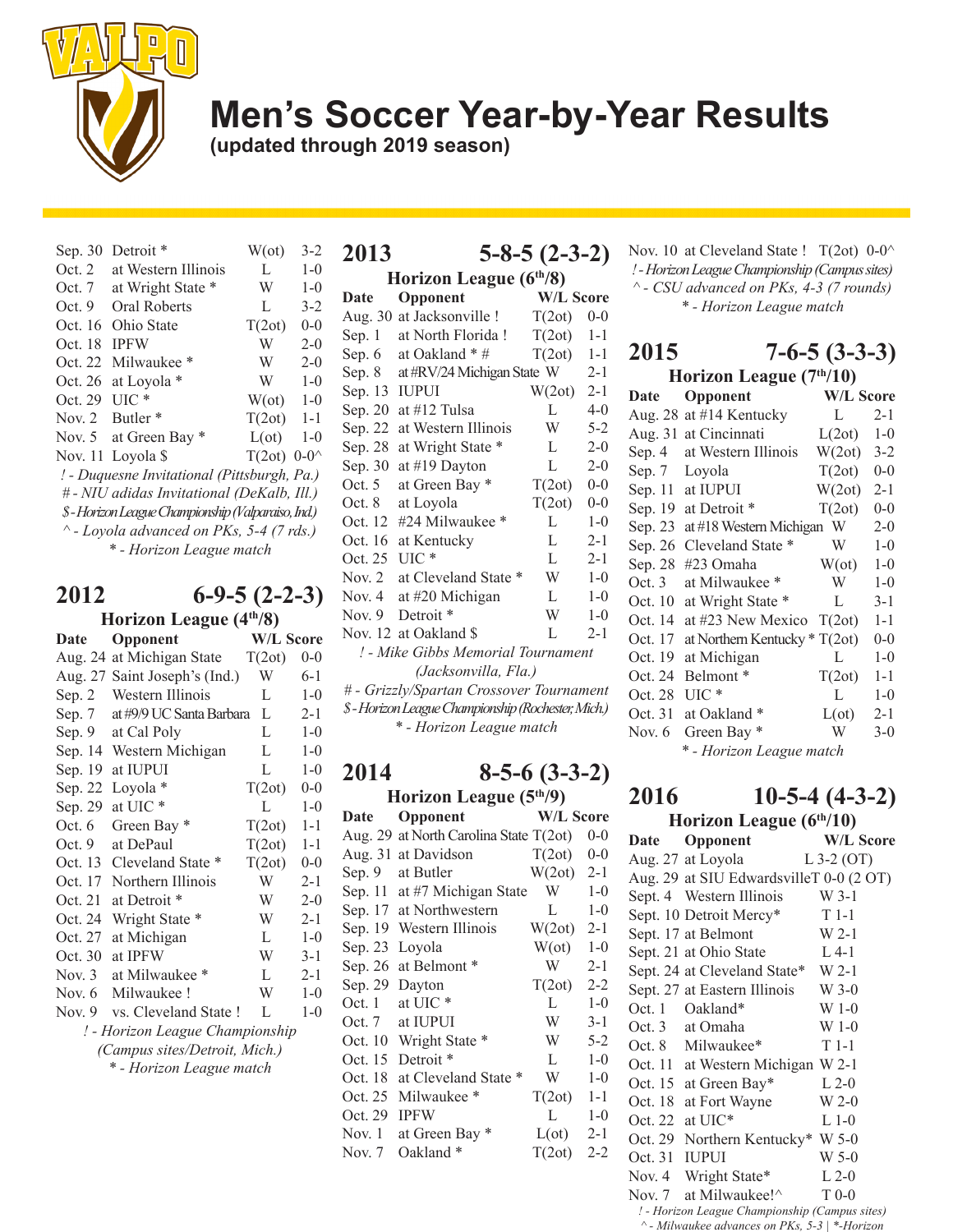**(updated through 2019 season)**

### **2017 8-9-1 (3-5-0 MVC) 2019 4-13-1 (3-7-0 MVC)**

| <b>Missouri Valley Conference (6th/7)</b> |                             |                                                                                                                                                                                                                                |         |  |  |
|-------------------------------------------|-----------------------------|--------------------------------------------------------------------------------------------------------------------------------------------------------------------------------------------------------------------------------|---------|--|--|
| Date                                      | Opponent                    | <b>W/L Score</b>                                                                                                                                                                                                               |         |  |  |
|                                           | Aug. 25 at Northwestern     | $L(\text{ot})$                                                                                                                                                                                                                 | $2 - 1$ |  |  |
|                                           | Aug. 28 at Michigan         | $T(2ot)$ 1-1                                                                                                                                                                                                                   |         |  |  |
|                                           | Sept. 1 at Loyola*          | $W = 2-1$                                                                                                                                                                                                                      |         |  |  |
|                                           | Sept. 3 at DePaul           | W and the set of the set of the set of the set of the set of the set of the set of the set of the set of the set of the set of the set of the set of the set of the set of the set of the set of the set of the set of the set | $2 - 1$ |  |  |
|                                           | Sept. 9 at SIU Edwardsville | $L(\text{ot})$ 1-0                                                                                                                                                                                                             |         |  |  |
|                                           | Sept. 16 at Drake*          | $W(2ot)$ 3-2                                                                                                                                                                                                                   |         |  |  |
|                                           | Sept. 18 Fort Wayne         | L                                                                                                                                                                                                                              | $2 - 1$ |  |  |
|                                           | Sept. 23 Central Arkansas*  | L                                                                                                                                                                                                                              | $3 - 2$ |  |  |
|                                           | Sept. 26 at IUPUI           | W                                                                                                                                                                                                                              | $1-0$   |  |  |
|                                           | Sept. 30 at Missouri State* | L                                                                                                                                                                                                                              | $1 - 0$ |  |  |
|                                           | Oct. 3 at Northern Illinois | W                                                                                                                                                                                                                              | $3 - 2$ |  |  |
|                                           | Oct. 7 Evansville*          | W                                                                                                                                                                                                                              | $2 - 1$ |  |  |
|                                           | Oct. 12 at Western Illinois | W                                                                                                                                                                                                                              | $5 - 2$ |  |  |
| Oct. 21                                   | at Central Arkansas*        | L                                                                                                                                                                                                                              | $3 - 2$ |  |  |
| Oct. 24                                   | Missouri State*             | L                                                                                                                                                                                                                              | $2 - 0$ |  |  |
| Oct. 30                                   | Eastern Illinois            | W                                                                                                                                                                                                                              | $3-1$   |  |  |
| Nov. $4$                                  | Bradley*                    | L                                                                                                                                                                                                                              | $1 - 0$ |  |  |
| Nov. 7                                    | vs. Drake!                  | L                                                                                                                                                                                                                              | 4-2     |  |  |
|                                           | * - MVC match               |                                                                                                                                                                                                                                |         |  |  |

*!= MVC Tournament in Peoria, Ill.*

### **2018 5-8-4 (2-1-3 MVC)**

| <b>Missouri Valley Conference (3rd/7)</b> |                                        |                  |  |  |
|-------------------------------------------|----------------------------------------|------------------|--|--|
| Date                                      | Opponent                               | <b>W/L Score</b> |  |  |
| Aug. 24 IUPUI                             |                                        | $W 1-0(2ot)$     |  |  |
|                                           | Aug. 26 at Marquette                   | $L$ 3-1          |  |  |
|                                           | Sept. 1 vs. Northwestern#              | $L1-0$           |  |  |
|                                           | Sept. 3 at Wisconsin#                  | $L$ 1-0          |  |  |
|                                           | Sept. 7 at Milwaukee                   | W 1-0            |  |  |
|                                           | Sept. 15 Western Illinois $T 0-0(2ot)$ |                  |  |  |
|                                           | Sept. 22 at Missouri State*            | $L$ 1-0          |  |  |
|                                           | Sept. 25 SIU Edwardsville L 3-2        |                  |  |  |
|                                           | Sept. 29 at Bowling Green L 2-1        |                  |  |  |
|                                           | Oct. 1 Oral Roberts                    | $L$ 4-1          |  |  |
|                                           | Oct. 7 Loyola*                         | $T_{0-0}$        |  |  |
|                                           | Oct. 10 at Eastern Illinois W 2-1      |                  |  |  |
|                                           | Oct. 13 at Bradley*                    | $W$ 2-0          |  |  |
|                                           | Oct. 20 Central Arkansas* T 2-2 (2ot)  |                  |  |  |
|                                           | Oct. 27 at Evansville*                 | $T 1-1(2ot)$     |  |  |
| Nov. $3$ Drake*                           |                                        | $W_1-0$          |  |  |
|                                           | Nov. 7 vs. Drake!                      | $L$ 2-1(2ot)     |  |  |
| * - MVC match                             |                                        |                  |  |  |
| != MVC Tournament in Evansville, Ind.     |                                        |                  |  |  |
| # - University of Wisconsin Tournament in |                                        |                  |  |  |
| Madison, Wis.                             |                                        |                  |  |  |

| (7)     | <b>Missouri Valley Conference (5th/6)</b> |                             |                  |         |  |  |
|---------|-------------------------------------------|-----------------------------|------------------|---------|--|--|
| ore     | <b>Date</b>                               | <b>Opponent</b>             | <b>W/L Score</b> |         |  |  |
| $2 - 1$ |                                           | Aug. 30 at Green Bay        | T(2ot)           | $1 - 1$ |  |  |
| $1 - 1$ |                                           | Sept. 2 IU Northwest        | W                | $8-2$   |  |  |
| $2 - 1$ | Sept. 6 at UIC                            |                             | L                | $5 - 1$ |  |  |
| 2-1     |                                           | Sept. 13 at #22/16 SMU      | L                | $6 - 0$ |  |  |
| $1 - 0$ |                                           | Sept. 15 at Oral Roberts    | L(2ot)           | $2 - 1$ |  |  |
| $3-2$   |                                           | Sept. 18 at Missouri State* | L                | $3 - 1$ |  |  |
| $2 - 1$ |                                           | Sept. 22 Evansville*        | W                | $2 - 1$ |  |  |
| $3-2$   | Sept. 25 Drake*                           |                             | L                | $2 - 0$ |  |  |
| $1 - 0$ |                                           | Oct. 1 Bradley*             | L(2ot)           | $2 - 1$ |  |  |
| $1-0$   |                                           | Oct. 5 at SIUE              | L                | $3-0$   |  |  |
| $3-2$   |                                           | Oct. 12 at Loyola*          | L                | $2 - 0$ |  |  |
| 2-1     |                                           | Oct. 19 at Milwaukee        | L                | $2 - 0$ |  |  |
| 5-2     |                                           | Oct. 23 at Drake*           | W                | $3-1$   |  |  |
| $3-2$   | Oct. 27                                   | at Bradley*                 | L                | $1 - 0$ |  |  |
| $2 - 0$ | Oct. 30                                   | #9 Missouri State*          | $L(\sigma t)$    | $3 - 2$ |  |  |
| $3-1$   |                                           | Nov. 3 at Evansville*       | W                | $1 - 0$ |  |  |
| $1 - 0$ | Nov. 9                                    | $Lovola*$                   | L                | $3-0$   |  |  |
| 4-2     |                                           | Nov. 13 vs. Drake!          | L(2ot)           | $2 - 1$ |  |  |

*\* - MVC match != MVC Tournament in Chicago, Ill.*